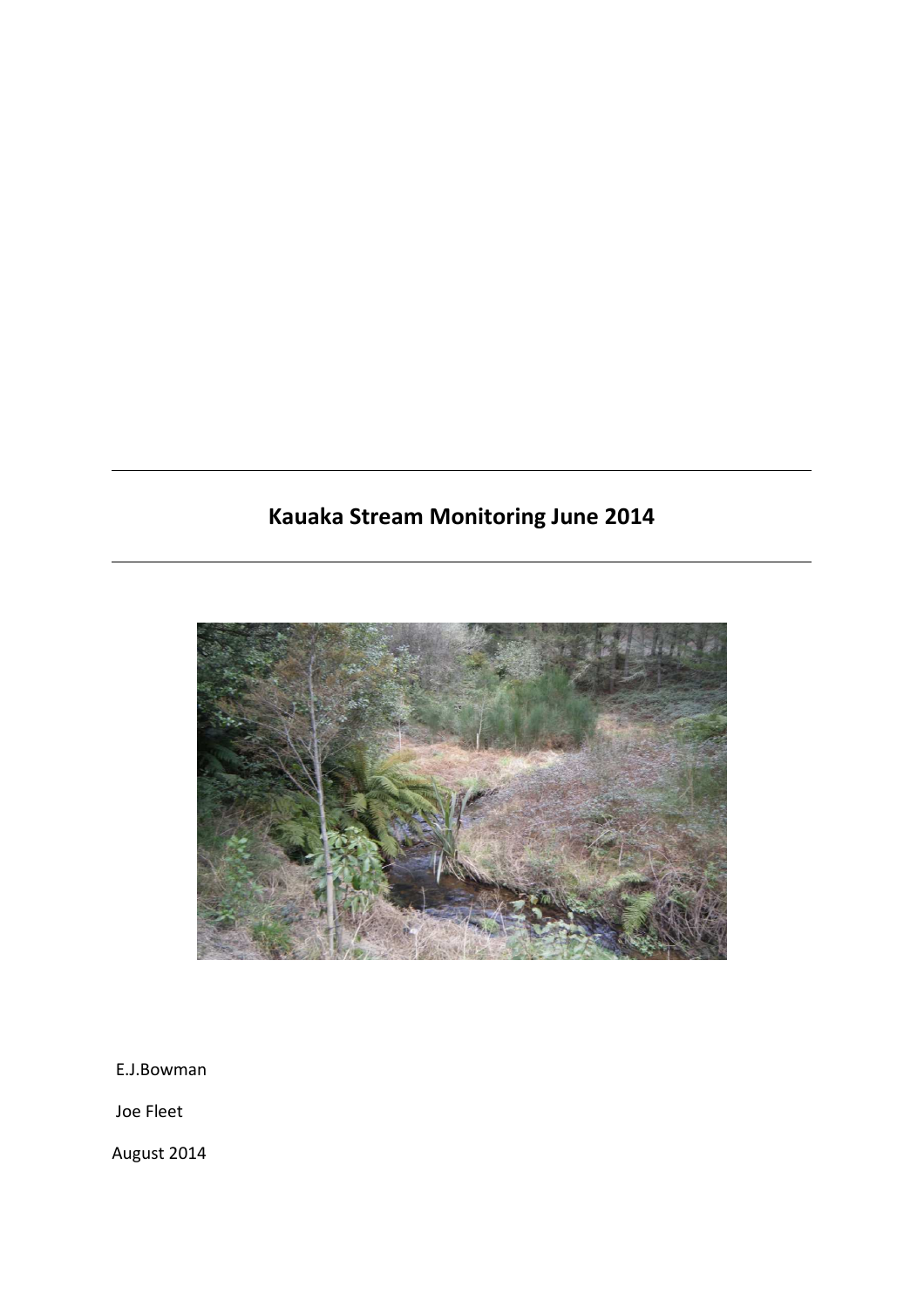# **Contents**

Executive Summary

| Introduction<br>1.<br>Methods<br>2.                             | 1<br>2 |
|-----------------------------------------------------------------|--------|
| 2.2.1 Black disc clarity                                        | 2      |
| 2.2.2 Particle size of streambed sediments                      | 2      |
| 2.2.3 Stream temperatures                                       | 2      |
| 2.2.4 Dissolved oxygen                                          | 2      |
| 2.2.5 Stream widths and depth                                   | 2      |
| 2.2.6 pH and conductivity                                       | 2      |
| 2.2.7 Discharge                                                 | 2      |
| 2.2.8 Periphyton                                                | 2      |
| 2.3 Benthic macroinvertebrate community composition and density | 2      |
| 3.0 Results and discussion                                      | 4      |
| 3.1.1 Black disc clarity                                        | 4      |
| 3.1.2 Particle size of streambed sediments                      | 4      |
| 3.1.3 Stream temperatures                                       | 4      |
| 3.1.4 Dissolved oxygen                                          | 5      |
| 3.1.5 Stream widths and depth                                   | 6      |
| 3.1.6 pH and conductivity                                       | 6      |
| 3.1.7 Discharge                                                 | 6      |
| 3.1.8 Periphyton                                                | 6      |
| 3.2 Benthic macroinvertebrate community composition and density | 6      |
| 4.0 Conclusion                                                  | 7      |
| 5.0 References                                                  | 8      |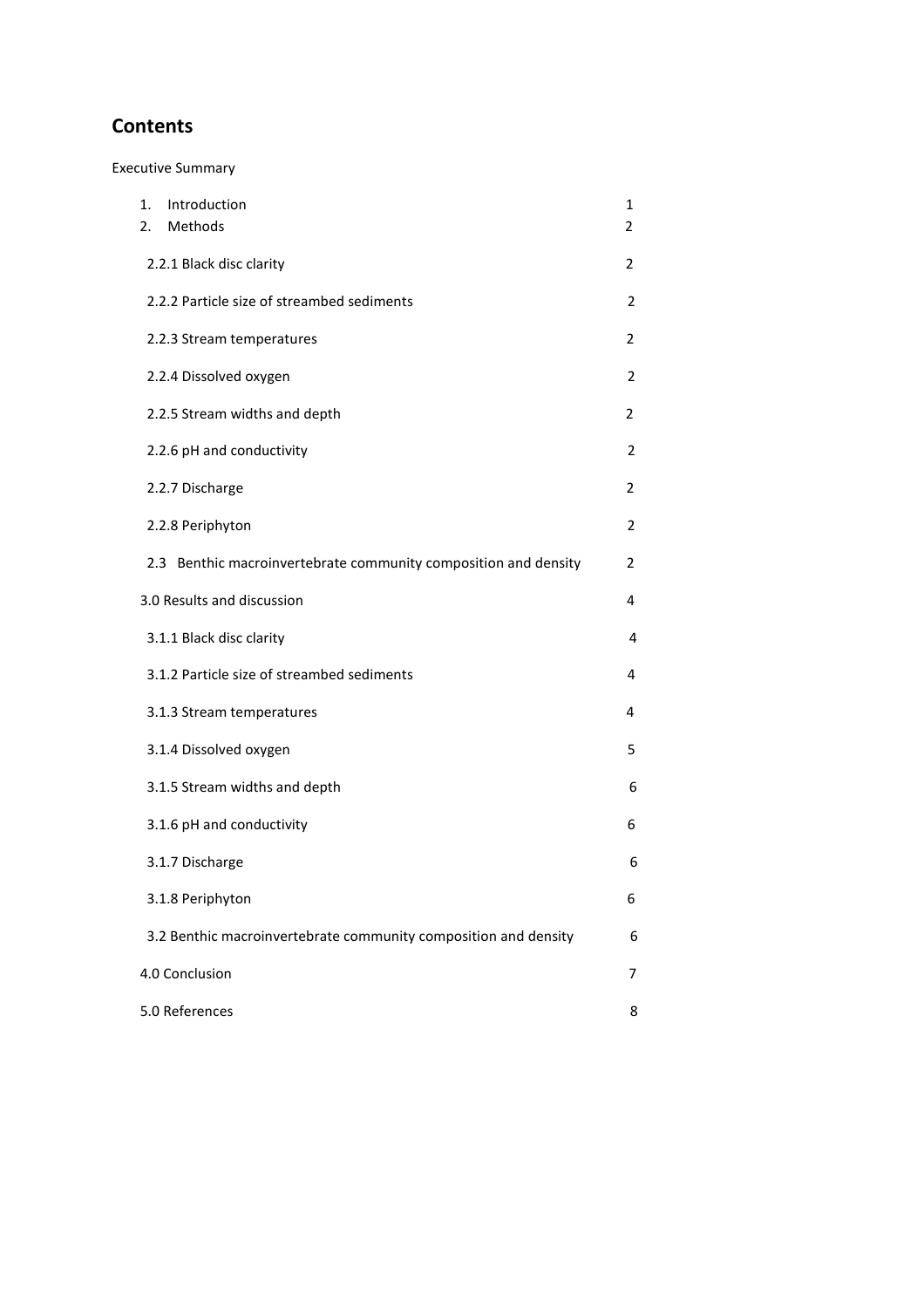# **Executive Summary**

This report summarises the results of the first survey of the Kauaka stream within the area planted by Joe Fleet and known as Joes block.

The results show the Kauaka to have moderate clarity values, macro invertebrate communities indicative of high water quality and stable temperatures.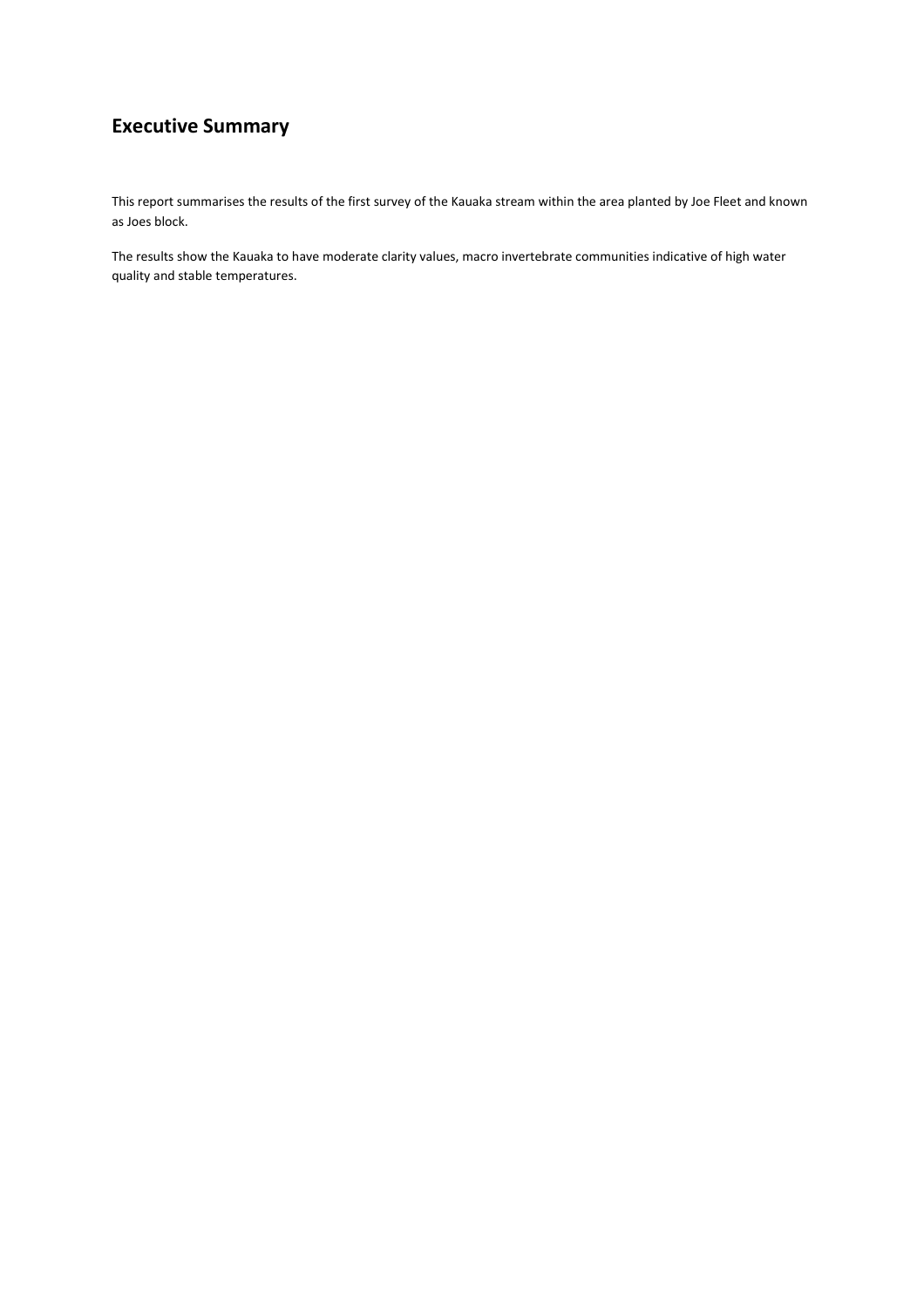# **1. Introduction**

The Kauaka stream forms part of the catchment that contributes to the Puaenga Stream and then to Lake Rotorua. With the decline in water Quality the Kauaka stream along with other major tributaries flowing into Lake Rotorua were retired and planted in the 1980s. The majority of these retirement strips were planted and then left and with no ongoing maintenance most reverted to scrub and blackberry. With an increase in public awareness, individuals and in some cases community groups came together to look after sections of water ways throughout the Rotorua catchment.

Joe Fleet took an early interest in the Kauaka stream 19 years ago and has slowly been restoring a section of the stream next to state highway five south of Rotorua. Joe has a strong desire to know what the long term effects of his restoration work has on the stream and so it has been proposed to monitor the stream initially seasonally and depending on future results adjust the frequency to maintain a robust data set. The initial monitoring will be based on Shmack protcols (Biggs, B. et al 2002) with more intense monitoring in the early stages to assist with any possible trends

The initial monitoring programme will include water clarity, stream habitat and macroinvertebrate communities. The stream habitat work includes stream bed particle size, stream width and stream temperatures. The macroinverebrate communities will be sampled seasonally for the first year and then the frequency will be reviewed.

This report summarises the results of the first survey carried out in June 2014.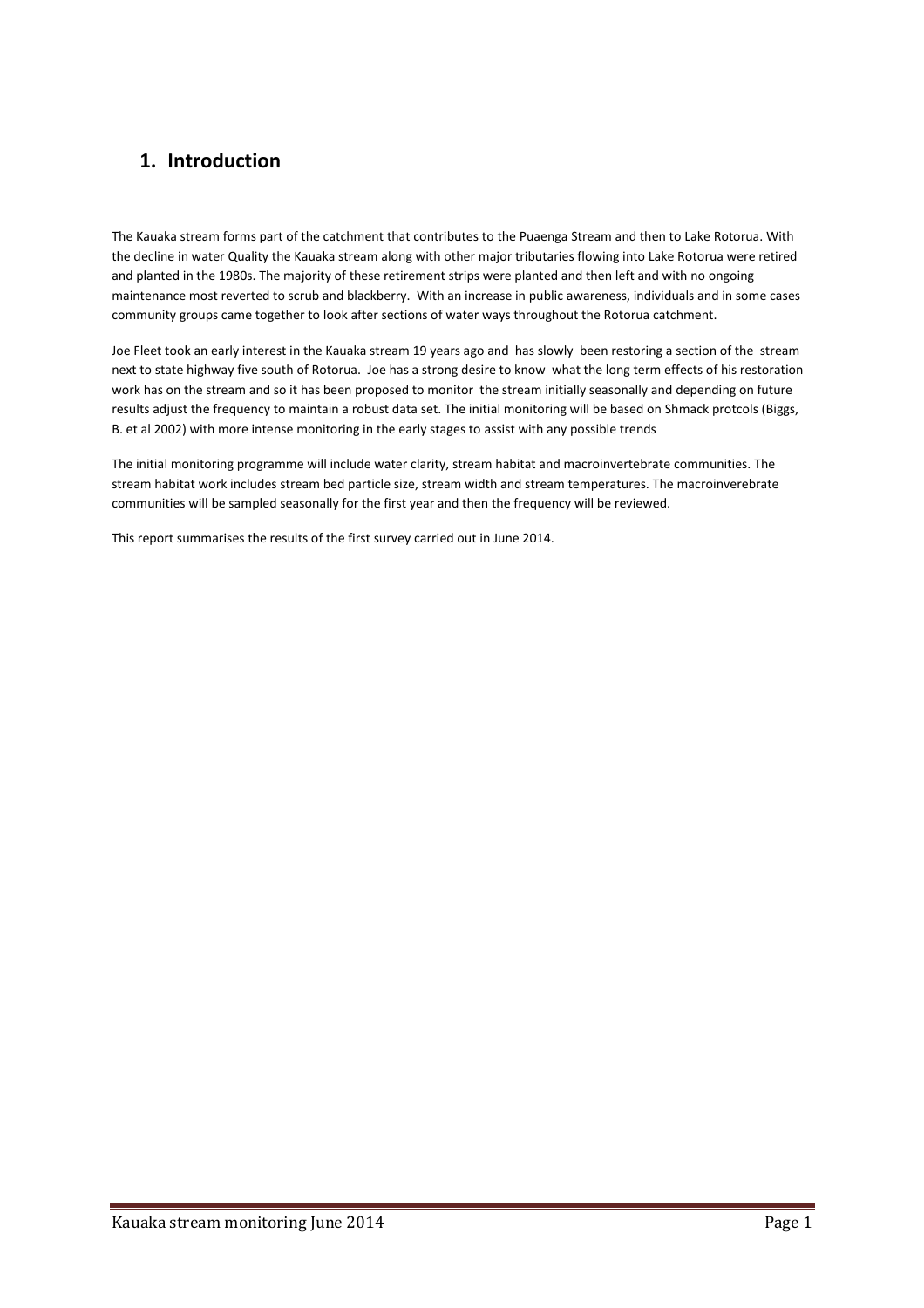# **2. Methods**

The survey site is situated approximately halfway through the area of the Kauaka stream known as Joes block (See Figure one for sampling location) and hopefully is representative of the whole stream. The habitat and invertebrate sampling was carried out over a 50 metre stretch of stream and the flow and temperature measurement carried out approximately 80 meters upstream. Future flow measurements will be carried out closer to the sampling site.

### **Habitat Survey**

### **2.2.1 Black disc clarity**

Black disc clarity was carried out with a 60 mm black disc and under water viewer.

### **2.2.2 Particle size of streambed sediments**

Particle size of the streambed sediments was measured (Wolman 1954) across 10 cross sections spaced regularly through the reach. The substrate sizes used were boulder (>256mm), large cobble (129-256 mm), small cobble (65-128mm), large gravel (16-64mm), small gravel (2-15mm), sand (1-2mm), silt-mud (<1mm), woody debris.

### **2.2.3 Stream temperatures**

Stream temperatures have been continuously monitored since the 6<sup>th</sup> March 2008 using onset temperature loggers with a resolution of +/- 0.1°C and a recording interval of 15 minutes. Spot checks are made at each download to check the accuracy of the loggers.

### **2.2.4 Dissolved oxygen**

Dissolved oxygen was measured with a Hach HO40d meter.

### **2.2.5 Stream widths and depth**

Stream widths were measured at the  $2^{nd}$ ,  $4^{th}$ ,  $6^{th}$ ,  $8^{th}$  and  $10^{th}$  section and 3 depth measurements across 3 sections were taken to get average depth.

### **2.2.6 pH and conductivity**

ph and conductivity were measured on-site with Merck Nevtralit 5-10 pH sticks and with an Evtech instruments TDScan conductivity meter.

### **2.2.7 Discharge**

Discharge was measured with a pigmy current meter and calibrated rod with a minimum of 20 verticals.

### **2.2.8 Periphyton**

Periphyton was accessed using the D1 Stream-bed life: level 1 form for periphyton (New Zealand Stream Health Monitoring and Assessment Kit v2) was filled in at each of the 10 sections as a comparison with the data collected above.

### **2.3 Benthic macroinvertebrate community composition and density**

Benthic macroinvertebrates were sampled in run habitats with a surber sampler (0.04m<sup>2</sup>, 250 $\mu$  metre mesh). Five replicate samples were collected and preserved in 70% isoproponal and processed off site. Macroinvertebrates were separated from the sample debris and identified to thetaxonomical level in table one of Stark (1993). This taxonomic level is suitable for calculation of the Macroinvertebrate Community Index (MCI).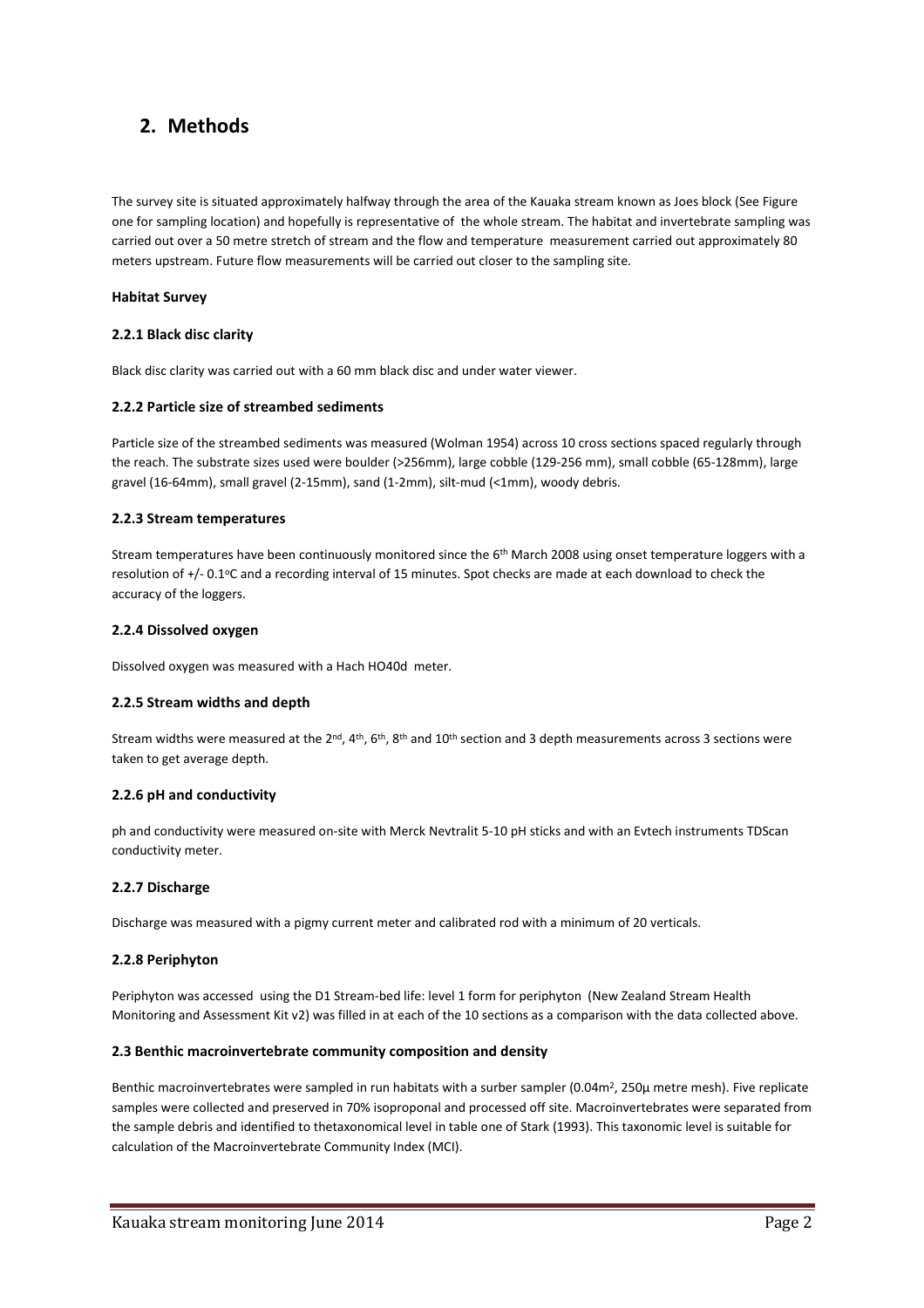After the macroinvertebrate samples were processed, we then calculated taxon richness (number of species present), number of individuals. % of EPT and MCI. Taxon richness provides a measure of change in overall invertebrate biodiversity. The invertebrate groups mayflies (Ephemerotera), stoneflies (Plecoptera) and caddisflies (Tricoptera) (collectively referred to as EPT) are generally considered sensitive to high temperature, sedimentation and nutrient enrichment, and the number of EPT Taxa and their percent abundance provide a measure of the biodiversity and relative abundance of sensitive species. The Macroinvertebrate Community index (MCI) (Stark, 1985) is based on the presence or absence of certain types of invertebrates on the stream bed which differ in their ability to tolerate changes in stream health.

In addition the D1 Stream-bed life: level 1 form for invertebrates (New Zealand Stream Health Monitoring and Assessment Kit v2) was filled in at each of the 10 sections as a comparison with the data collected above.



Figure one: Sampling site location within the Kauaka Stream.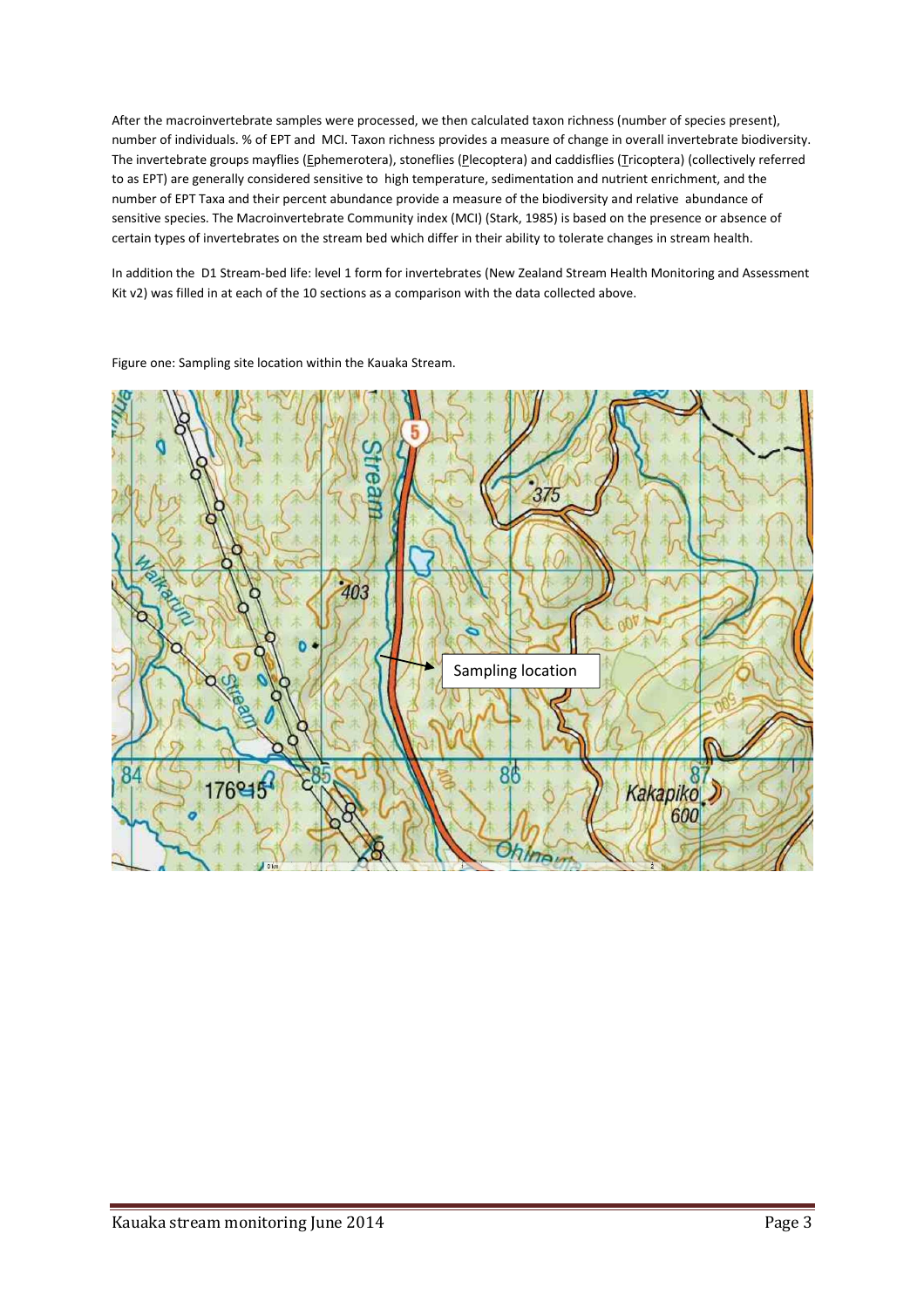

Photo one: Looking downstream from top of sampling reach.



Photo two: Looking upstream from bottom of sampling reach.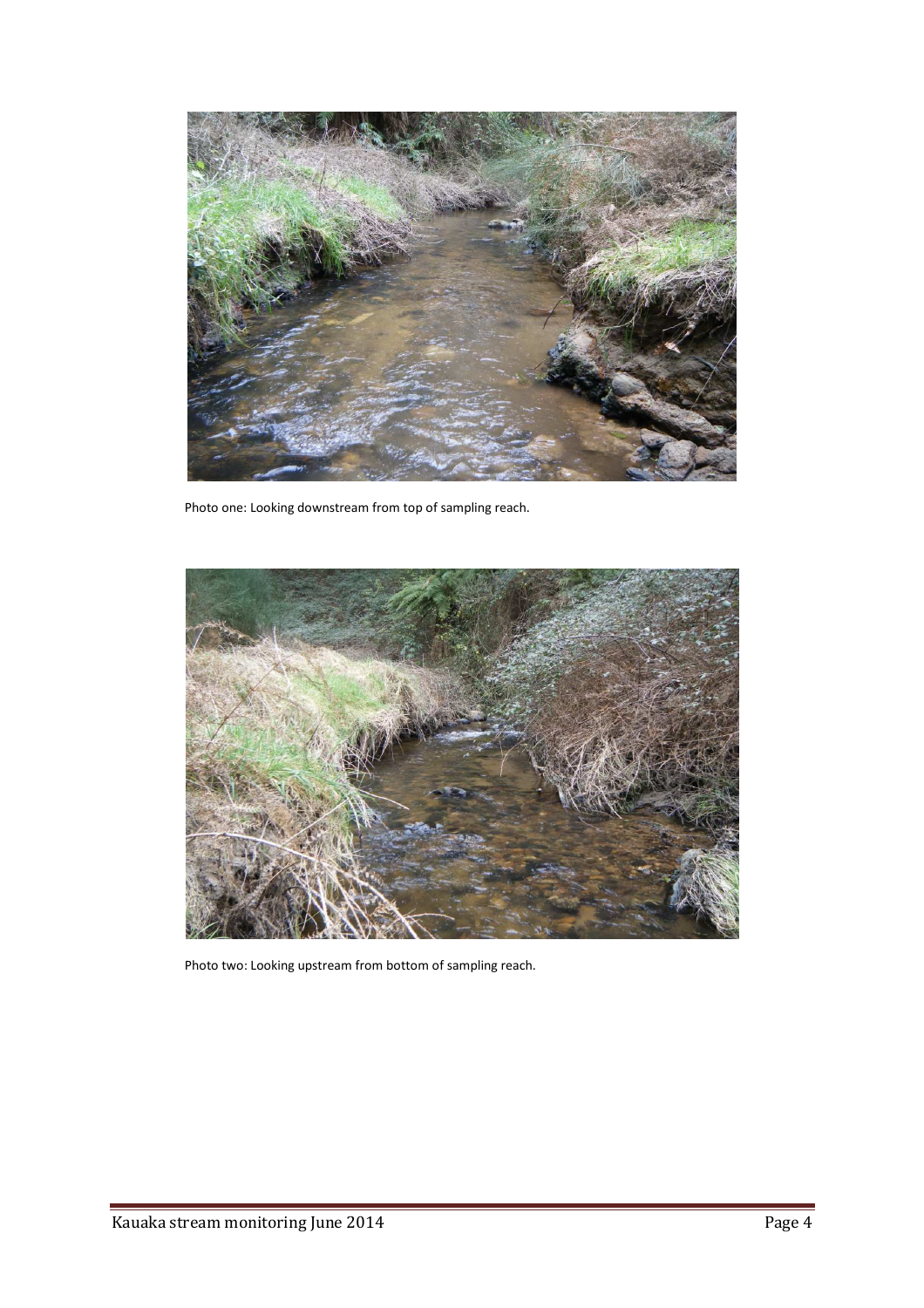### **3.0 Results and Discussion**

### **3.1.1 Black disc clarity**

The water clarity measured on the 15<sup>th</sup> June was 1.38 metres. Future measurements if higher will indicate an improvement in water quality and a lower value a possible decline. Results should be viewed long term as localised events can have an effect on short term clarity ie high rainfall so trends are best viewed over many years of data collection.

Water clarity values below 1.2 metres are considered to be of low clarity, values between 1.2 and 4.0 metres are considered to be moderate and those above 4.0 metres are high (Davies – Colley and Close, 1990). The initial value of 1.38 metres gives the Kauaka Stream a moderate water clarity value.

### **3.1.2 Stream bed sediment**

The initial survey shows that nearly half of the available stream bed is unsuitable for invertebrates. Nearly 44% of the substrate consists of sand and mud. (figure two)



Figure two: Stream particle size in the Kauaka stream June 2014.

### **3.1.3 Stream temperatures**

Temperature is one of the primary factors affecting growth, metabolism and survivorship of stream invertebrates. Temperatures above 19°C begin to affect Plecoptera (stoneflies) and above 21°C begin to limit the distribution of Ephemeroptera (mayflies) (Quinn et al., 1994).

New Zealand fish appear to thrive in a wide range of temperatures. (Richardson et al.,1994). Upper lethal temperatures ranged between 28.3°C and 39.7°C. Preferred temperatures ranged between 16.1°C and 26.9°C.

Stream temperatures in the Kauaka stream have been recorded since the 6<sup>th</sup> March 2008. The maximum temperature measured is 19.1°C and the minimum is 5.7°C. Temperatures within the Kauaka stream are in the range that will not affect key invertebrate or fish groups.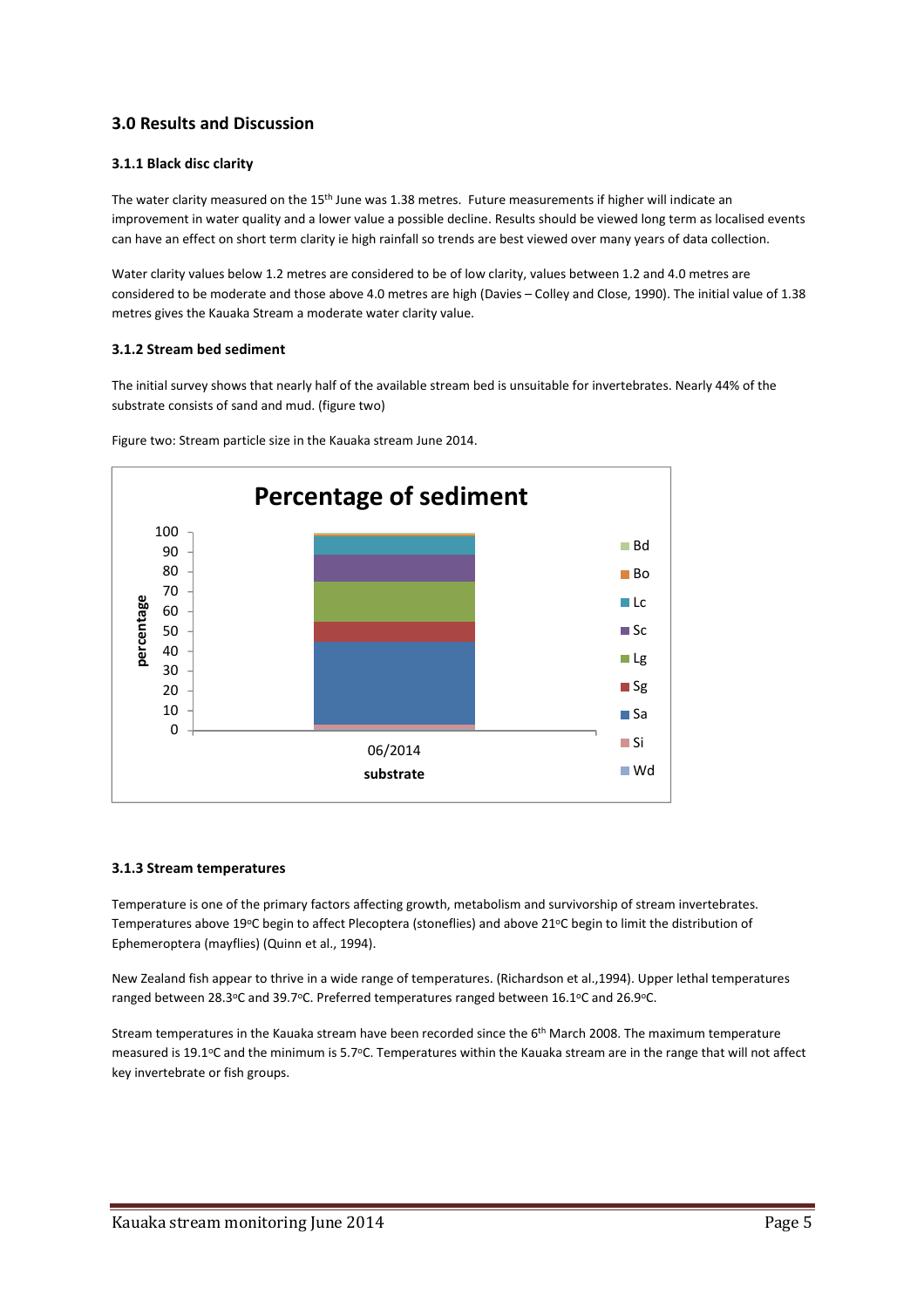Table one summarises the annual maximum and minimum temperatures recorded. Figure three shows a plot of the temperature since 2008. The spot measurement taken on the 15<sup>th</sup> June was 8.0°C.

| vear | minimum | Date and time   | Maximum | Date and time    |
|------|---------|-----------------|---------|------------------|
| 2008 | 8.0     | 09/07/2008 5:30 | 16.1    | 15/11/2008 15:30 |
| 2009 | 5.7     | 19/06/2009 7:45 | 19.1    | 20/02/2009 16:00 |
| 2010 | 6.5     | 11/07/2010 9:30 | 15.9    | 19/12/2010 17:15 |
| 2011 | 6.8     | 16/08/2011 8:15 | 16.3    | 31/12/2011 13:45 |
| 2012 | 6.5     | 17/06/2012 5:45 | 16.3    | 23/02/2012 15:00 |
| 2013 | 6.5     | 17/07/2013 5:30 | 14.7    | 15/12/2013 13:30 |
| 2014 | 6.6     | 28/05/2014 8:45 | 14.7    | 16/03/2014 18:15 |

Table one: Summary of minimum and maximum temperatures 06/03/2008 13:30 - 05/06/2014 16:00.

### Figure three: Graph of temperatures in the Kauaka stream 2008-2014.



### **3.1.4 Dissolved Oxygen**

Dissolved oxygen is necessary for aquatic life and is a rapid indicator of organic pollution.

High daily readings are usually associated with high levels of periphyton or macrophytes. Low levels are associated with high levels of organic pollution which uses up available  $O_2$  breaking down this material.

The dissolved oxygen measured on the 15th June 2014 was 96.6% (11.0mg/l) which indicates a stream with low impacts.

### **3.1.5 Stream widths**

Streams width (measured as wetted width) averaged 2.8 metres. We are looking at long term trends with width measurements. Stream widths could be expected to increase as the larger trees shade the grasses that currently hold the banks togeather. Slumping will then occur and the stream may get wider and shallower. This transition from narrower to wider may take decades. Streams under canopy are generally wide and shallow while streams in pasture are usually steep and deep (Davis-Colley 1997)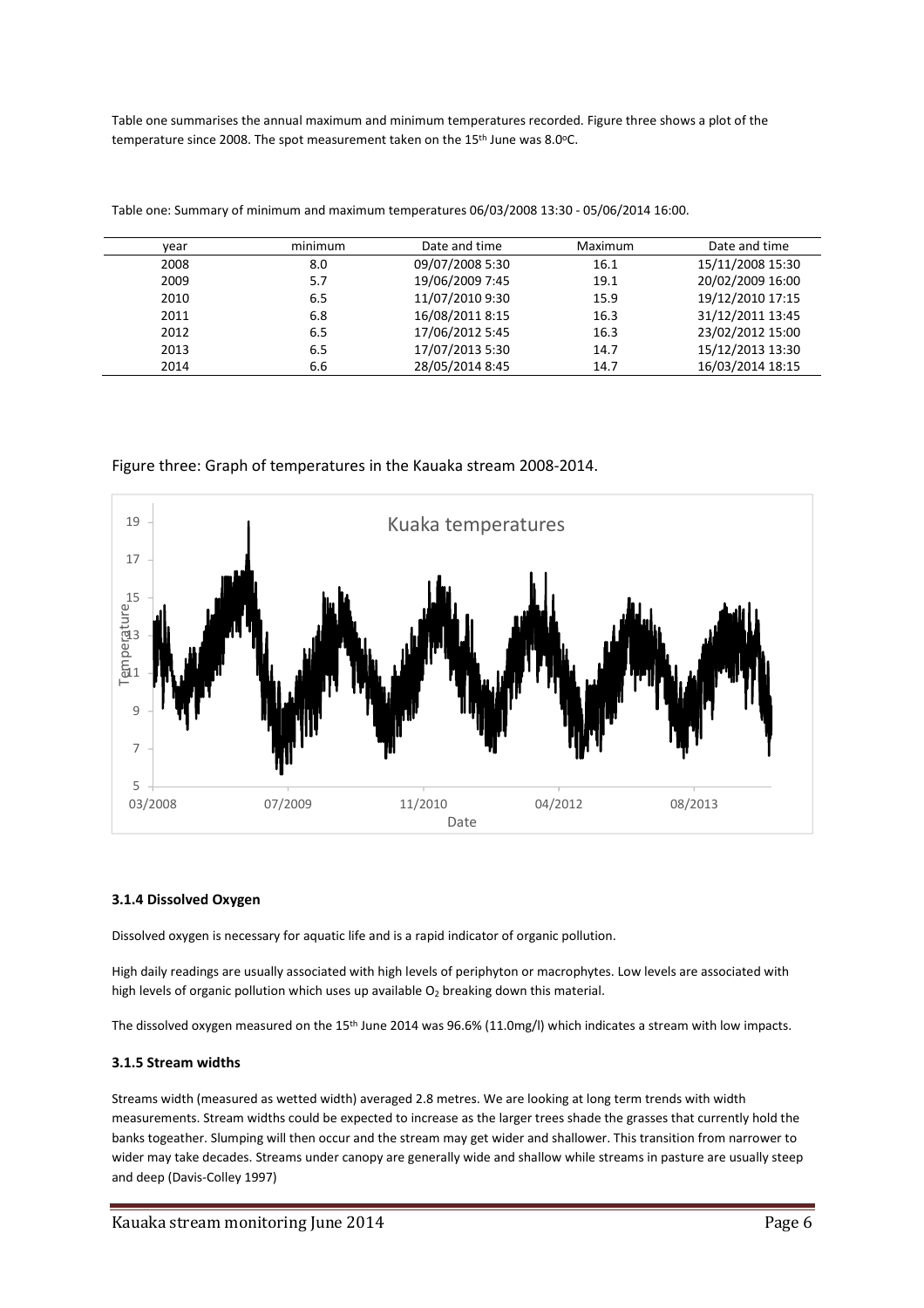### **3.1.6 pH and conductivity**

The pH measured in the Kauaka stream was 7.0. This is a neutral reading and is good for stream health. A higher reading would indicate enrichment and could be caused by high periphyton or macropyhtes while a lower reading could indicate that the stream exits a swamp or has pollution or discharge upstream.

The conductivity reading was 70μs/cm. This indicates a low concentration of ions so nutrient enrichment is unlikely.

### **3.1.7 Discharge**

The stream was gauged and the discharge was found to be 151 litres/second. It is not known if this represents the base flow but it is assumed this is close to the winter average flow rate. Flow is important as higher flows have a big effect on stream life washing away periphyton, macrophytes and invertebrates.

### **3.1.8 Periphyton**

Periphyton is the slimy stuff seen growing over stones and usually grows on substrate. This slime or periphyton is an important part of the food chain and also provides food to a wide range of invertebrates.

The Periphyton score was obtained using the method outlined in the SHMAK monitoring guide. The periphyton score for the Kauaka was 8.0 which receives a very good rating and indicates a clean stream with steady water flow but with low nutrient concentrations that will support a wide range of invertebrates, such as mayflies, caddisflies and stoneflies.

# 3.2 Invertebrate sampling

The no of individuals, Taxon richness and % EPT may vary from sampling to sampling due to seasonal variability. Scarsbrook (2002) suggested that "inter-annual variability is probably a result of flow conditions as this is known to be a major factor determining the annual variability of macro invertebrate communities".

The MCI value of 125 is above the value of 120 which is indicative of pristine water (Stark. 1985). MCI values are higher than the median values recorded for sites from the National River Water Quality Network (Scarsbrook et al, 2000).

The SHMAK value of 6.8 indicates a moderately heathly stream.

Taxon richness (No per 0.2m<sup>2</sup>), No of individuals, %EPT, MCI and SHMAK score.

| Date       | Taxon richness | No of       | %EPT | MCI | <b>SHMAK</b> |
|------------|----------------|-------------|------|-----|--------------|
|            | Richness       | individuals |      |     | score        |
| 15/06/2014 | 16             | 313         | 62.5 | 125 | 6.8          |

A complete list of taxa recorded and densities is given in Appendix one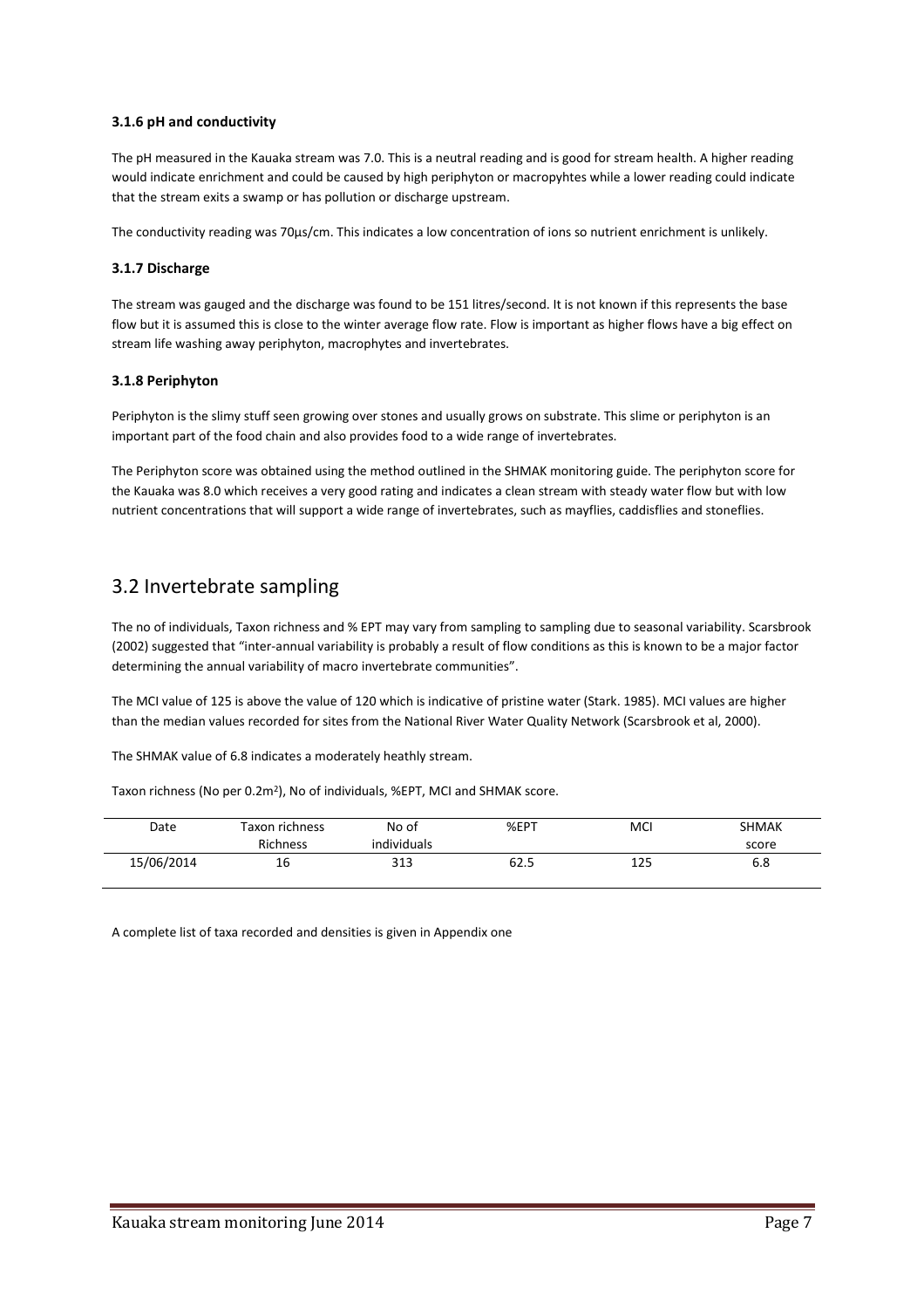# **4.0 Conclusions**

The results show the Kauaka stream to have moderate water clarity, macro invertebrate assemblages that show high water quality and stream temperatures that are not excessively high.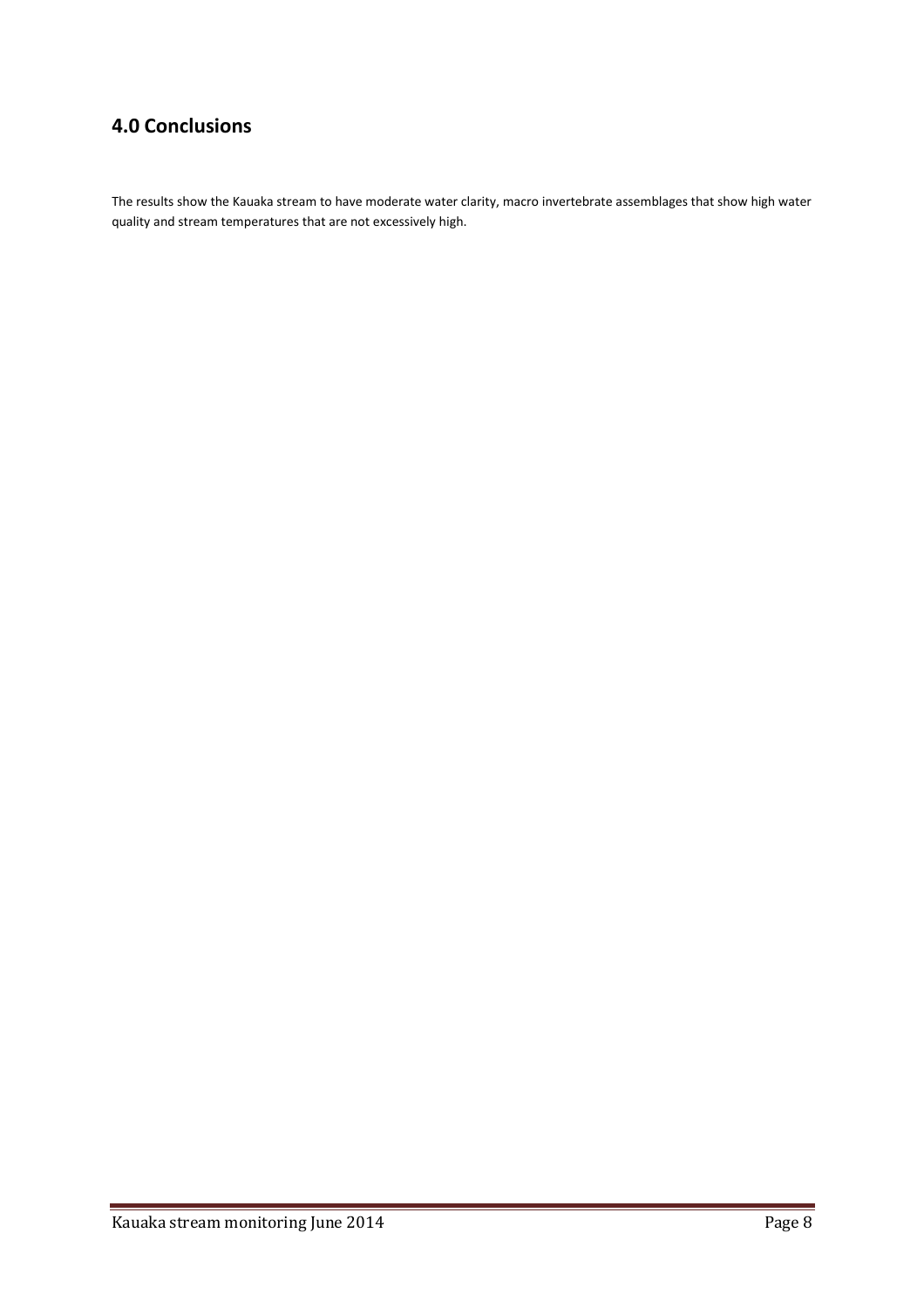# **5.0 References**

Biggs, B.; Kilroy, C.; Mulcock, C.; Scarsbrook, M.R. (2002) New Zealand Stream Health Monitoring Manuel Assessment Kit. NIWA Technical Report 111 ISSN: 1174-2631.

Davis-Colley.R.J. (1997). Stream channels are narrower in pasture than in forest. *New Zealand Journal of Marine and Freshwater Research31:* 599-608.

Davis-Colley.R.J. & Close, M.E. (1990). Water colour and clarity of New Zealand rivers under base flow conditions. *New Zealand Journal of Marine and Freshwater Research 24*:357-366.

Richardson J.; Boubee J.A.; West D.W. (1994).Thermal tolerance and preference of some native New Zealand fish. *New Zealand Journal of Marine and Freshwater Research28:* 399-407.

Quinn, J.M.; Steele, G.L.; Hickey, C.W,; Vickers, M.L.; (1994).Upper thermal tolerances of twelve New Zealand invertebrate species. *New Zealand Journal of Marine and Freshwater Research28:* 391-397.

Scarsbrook, M.R.; Boothroyd, I.K.G.; Quinn, J.M. (2000). New Zealand National River Water Quality Network: long term trends in macro invertebrate communities. *New Zealand Journal of Marine and Freshwater Research34:* 289-302.

Scarsbrook, M.R. (2002). Persistence and stability of lotic invertebrate communities in New Zealand. *Freshwater Biology 47:* 417-431.

Stark, J.D. (1985). A macroinvertebrate community index of water quality for stony streams. Water and Soil miscellaneous publication 87, Wellington, New Zealand, National Water and Soil Conservation Authority Wellington.

Stark, J.D. (1993). Performance of the Macroinvertebrate Index: effects of sampling method, sample replication, water depth, current velocity, and substratum on index values. . *New Zealand Journal of Marine and Freshwater Research 27:* 463-478.

Wolman, M.G. (1954). A new method of sampling coarse river bed. *Transactions of the American Geophysics Union 34:* 951-956.